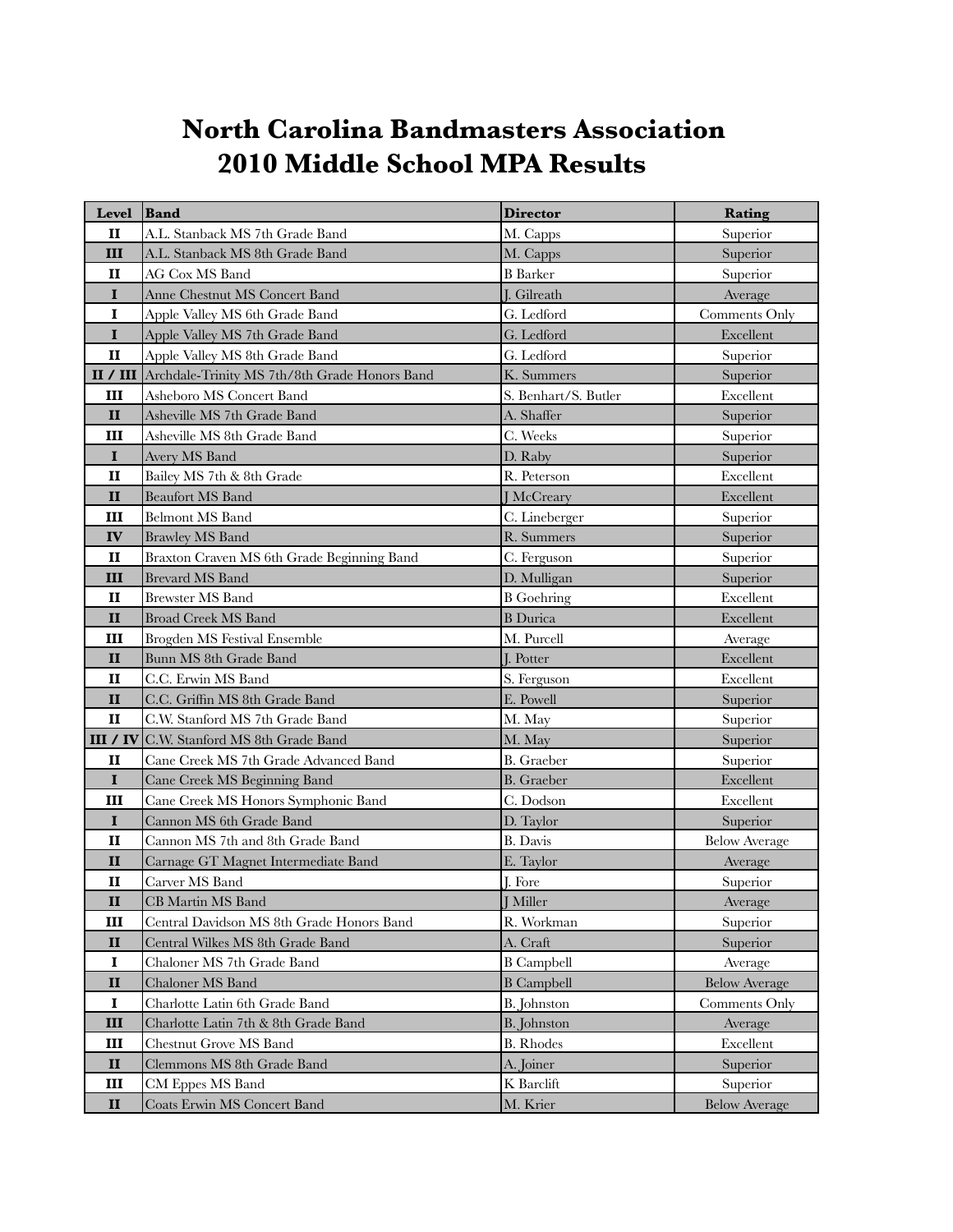| $\mathbf I$  | Collettsville MS Band               | J. Beal             | Superior  |
|--------------|-------------------------------------|---------------------|-----------|
| III / IV     | Community House MS 8th Grade Band   | E. Dockery          | Excellent |
| $\mathbf{I}$ | Concord MS 8th Grade Band           | T. Hedrick          | Superior  |
| $\mathbf{I}$ | Corriher-Lipe MS Band               | G. Hall             | Average   |
| $\mathbf{I}$ | <b>Cramerton MS Band</b>            | L. Ratchford        | Superior  |
| $\mathbf I$  | Cranberry MS Band                   | P. Templeton        | Excellent |
| IV           | Crestdale MS Band                   | L. Clowes           | Superior  |
| $\mathbf{I}$ | Culbreth MS 7th Grade Band          | S. Berryhill        | Excellent |
| $\mathbf{I}$ | Cuthbertson MS                      | K. Ebert            | Superior  |
| $\mathbf{I}$ | Dixon MS Band                       | G Alsup             | Excellent |
| Ш            | Durant Road MS Concert Band         | S. Kuni/T. Powell   | Superior  |
| III / IV     | E. L. Brown MS 8th Grade Band       | W. Allred           | Excellent |
| $\mathbf{I}$ | East Alexander MS Band              | A. Alexander        | Excellent |
| $\mathbf{I}$ | East Burke MS 8th Grade Band        | G. Scott            | Excellent |
| Ш            | East Iredell MS Honors Band         | <b>B.</b> Harris    | Superior  |
|              | <b>II / III</b> East Lincoln MS 8th | <b>B.</b> Meeks     | Average   |
| $\mathbf{I}$ | East McDowell Junior HS Band        | J. Miller           | Superior  |
| $\mathbf{I}$ | East Union MS Band                  | D. Wallace          | Superior  |
| Ш            | <b>EB Aycock MS Band</b>            | <b>Barclift</b>     | Superior  |
| $\mathbf{I}$ | <b>Edwards MS Band</b>              | M Jesse             | Excellent |
| Ш            | Ellis MS Band                       | J. Whitaker         | Excellent |
| $\mathbf{I}$ | Farmville MS Band                   | L Ours              | Average   |
| $\mathbf{I}$ | First Flight MS Band                | S Ballard           | Average   |
| $\mathbf{I}$ | Flat Rock MS 8th Grade Band         | <b>B.</b> Poole     | Excellent |
| $\mathbf I$  | Gamewell MS 7th Grade Band          | A. Inabinet         | Excellent |
| $\mathbf{I}$ | Gamewell MS 8th Grade Band          | A. Inabinet         | Excellent |
| $\mathbf{I}$ | Grandview MS 7th and 8th Grade      | R. Holmes           | Superior  |
| III          | Granite Falls MS 8th Grade Band     | S. Bean             | Excellent |
| $\mathbf{I}$ | Gravelly Hill 7th/8th Grade Band    | A. Golden           | Superior  |
| $\mathbf{I}$ | Greensboro Academy 7th Grade Band   | <b>B.</b> Hurley    | Excellent |
| $\mathbf{I}$ | Greensboro Academy 8th Grade Band   | <b>B.</b> Hurley    | Excellent |
| $\mathbf{I}$ | Grier MS Band                       | <b>B.</b> Robinette | Average   |
| $\mathbf{I}$ | Grover C Fields MS Band             | <b>Campbell</b>     | Superior  |
| Ш            | H. M. Arndt MS Band                 | K. Howard           | Superior  |
| ${\bf IV}$   | Hanes MS 8th Grade Band             | M. Talbert          | Superior  |
| II / III     | Harris Road MS 8th Grade Band       | S. Mills            | Superior  |
| $\mathbf{I}$ | Havelock MS Band                    | <b>Boyce</b>        | Excellent |
| $\mathbf{I}$ | Hayesville MS Band                  | J. Gibson           | Average   |
| $\mathbf{I}$ | Hendersonville MS Band              | <b>B.</b> Gudger    | Excellent |
| $\mathbf{I}$ | Heritage MS Concert Band            | K. Bailey           | Excellent |
| $\mathbf{I}$ | Hertford Co. MS Band                | J Reid              | Average   |
| $\mathbf{I}$ | HJ Macdonald MS Band                | A Landis            | Average   |
| $\mathbf{I}$ | Holbrook MS 8th Grade               | J. Myers            | Superior  |
| $\mathbf{I}$ | Hope MS Band                        | <b>B</b> Castro     | Excellent |
| $\mathbf{I}$ | Horton MS Concert Band              | C. Spillman         | Excellent |
| $\mathbf{I}$ | Hudson MS 7th Grade Band            | L. Spicer           | Superior  |
| II / III     | Hudson MS 8th Grade Band            | L. Spicer           | Excellent |
| $\mathbf{I}$ | J.N. Fries MS Band                  | J. Partridge        | Superior  |
| $\mathbf{I}$ | Jacksonville Commons MS Band        | M Staley            | Average   |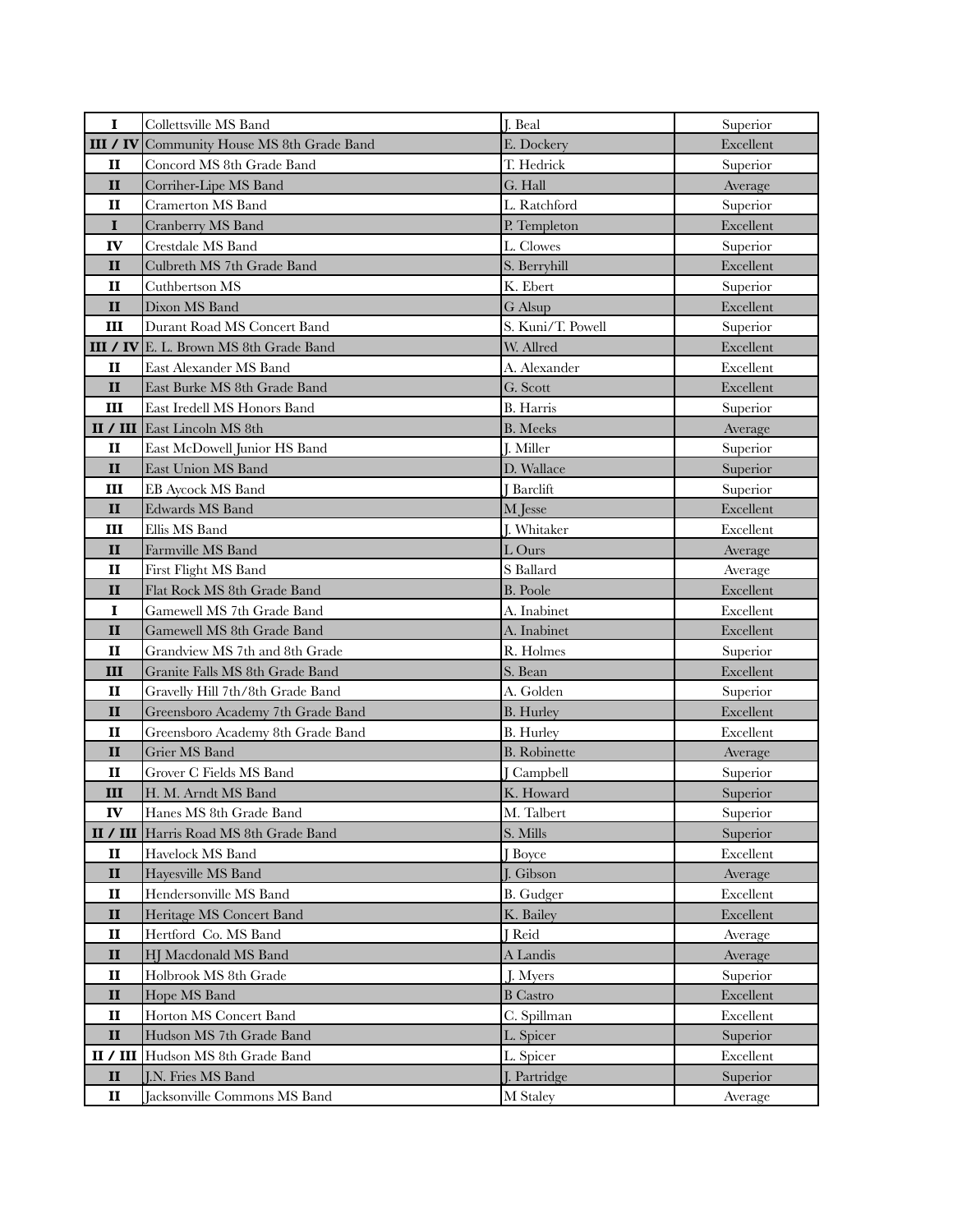| $\mathbf{I}$                 | <b>Jacobs Fork MS Band</b>                          | E. McRary               | Excellent            |
|------------------------------|-----------------------------------------------------|-------------------------|----------------------|
| $\mathbf{I}$                 | Jamestown MS 8th Grade Band                         | A. Pacer                | Excellent            |
| Ш                            | Jefferson MS Band                                   | K. Fox                  | Superior             |
| $\mathbf I$                  | John Chavis MS 7th                                  | V. Whitfield            | Superior             |
| $\mathbf{I}$                 | John Chavis MS 8th                                  | V. Whitfield            | Excellent            |
| I                            | Kernodle MS 6th Grade Band                          | K. Tysor                | Excellent            |
| $\mathbf I$                  | Knox MS 7th Grade                                   | S. Kyzer                | <b>Below Average</b> |
| $\mathbf{I}$                 | Knox MS 8th Grade                                   | S. Kyzer                | Poor                 |
| $\mathbf I$                  | L. Gilbert Carroll MS 6th Grade Band                | P. Cheng                | Excellent            |
| Ш                            | Lake Norman Charter MS Band                         | W. Fullagar             | Excellent            |
| Ш                            | Ledford MS 8th Grade Band                           | M. Harrison             | Superior             |
| Ш                            | Leesville Road MS Symphonic Band                    | K. Cowart               | Excellent            |
| $\mathbf{I}$                 | Lexington MS Band                                   | G. Downing              | <b>Below Average</b> |
| IV                           | Ligon GT Magnet MS Concert Band                     | H. Bishop               | Superior             |
| $\mathbf{I}$                 | Ligon GT Magnet Symphonic Band                      | H. Bishop               | Superior             |
| $\mathbf{I}$                 | Lincolnton MS 8th Grade Band                        | A. Hoyle                | Superior             |
| $\mathbf{I}$                 | Lumberton Junior High School                        | K. Kinney               | Excellent            |
| п                            | MacWilliams MS Concert Band                         | F. Warren-MacNaught     | Superior             |
| IV                           | MacWilliams MS Symphonic Band                       | F. MacNaught            | Superior             |
| Ш                            | Martin GT Magnet Concert Band                       | L. Wilson               | Superior             |
| IV                           | Marvin Ridge MS                                     | J. Isenhour             | Superior             |
| Ш                            | McDougle MS Concert Band                            | <b>B.</b> Landess       | Superior             |
| IV                           | Meadowlark MS Band                                  | W. Lanning              | Superior             |
| $\mathbf{I}$                 | Mendenhall MS 8th Grade Band                        | B. Davis                | Excellent            |
| $\mathbf I$                  | Mint Hill MS 7th                                    | A. Medlin               | Superior             |
| $\mathbf{I}$                 | Mint Hill MS 8th                                    | A. Medlin               | Superior             |
| I / II                       | Monroe MS Band                                      | C. Retzlaff             | Superior             |
| $\mathbf{I}$                 | Morehead City MS 7th Grade Band                     | D Fye                   | Excellent            |
| $\mathbf{I}$                 | Morehead City MS 8th Grade Band                     | D Fye                   | Excellent            |
|                              | II / III Mount Holly MS Band                        | E. Myers                | Superior             |
| IV                           | Myrtle Grove MS Band                                | S Morgan                | Superior             |
| $\mathbf{I}$                 | Nash Central MS Band                                | P Nieves                | Average              |
| III                          | Newport MS 7th Grade Band                           | D Stroud                | Superior             |
| Ш                            | Newport MS 8th Grade Band<br>Noble MS Band          | D Stroud                | Superior             |
| $\mathbf{I}$                 |                                                     | P Knauf                 | Average              |
| Ш                            | North Davidson MS Wind Ensemble                     | K. Grush                | Superior             |
| $\mathbf{I}$<br>$\mathbf{I}$ | North Davie MS Band<br>North Garner MS Concert Band | J. Carter<br>T. Kohring | Average<br>Superior  |
| $\mathbf{I}$                 | North Iredell MS Band                               | A. Payne                | Average              |
| $\mathbf I$                  | North Lincoln MS 7th                                | J. Lowe                 | Average              |
| $\mathbf{I}$                 | North Lincoln MS 8th                                | J. Lowe                 | Superior             |
| $\mathbf{I}$                 | Northeast Guilford MS 8th Grade Band                | C. Henry                | Excellent            |
|                              | <b>III / IV</b> Northview MS Band                   | D. Wortman              | Superior             |
| $\mathbf{I}\mathbf{I}$       | Northwest Cabarrus MS 8th                           | L. Smith                | Superior             |
| I / II                       | Northwest Guilford MS Symphonic Band                | D. Walter               | Excellent            |
|                              | <b>II / III</b> Northwest Guilford MS Wind Ensemble | D. Walter               | Excellent            |
| $\mathbf{I}$                 | Northwest School of the Arts MS Band                | M. Sanders              | Average              |
| $\mathbf{I}$                 | Northwood Temple Academy 4-7 Band                   | J. Wright               | Superior             |
| $\mathbf{I}$                 | Owen MS Band                                        | T. Hamrick/R. Dudley    | Excellent            |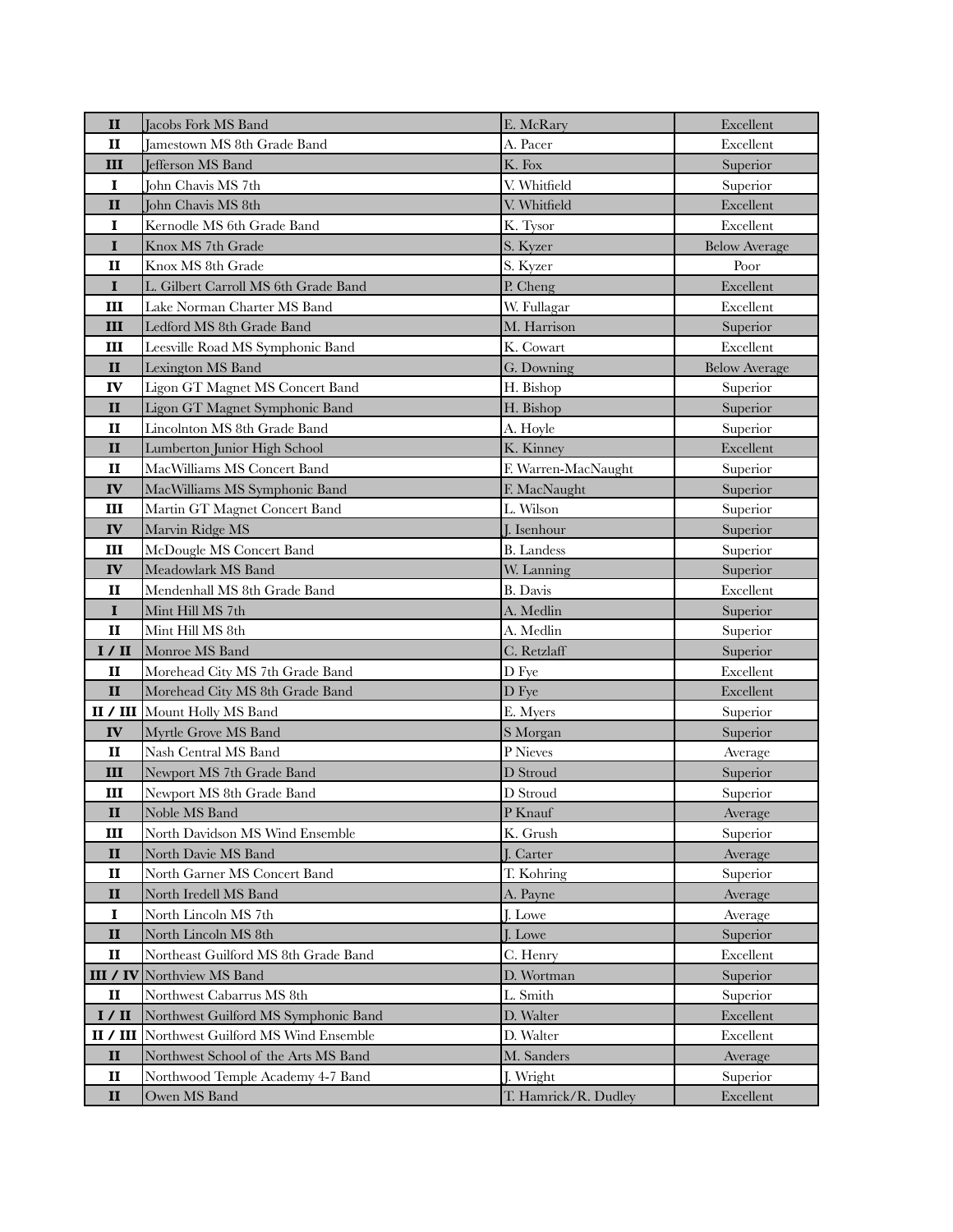| $\mathbf{I}$  | Pactolus MS Band                             | L O'Neal                 | Average      |
|---------------|----------------------------------------------|--------------------------|--------------|
| $\bf{I}$      | Parkwood MS 7th                              | M. Speight               | Average      |
| $\mathbf{I}$  | Parkwood MS 8th                              | M. Speight               | Excellent    |
| Ш             | Phillips MS Symphonic Band                   | J. Cutchin               | Superior     |
| $\bf{I}$      | Piedmont MS 7th                              | J. Lukac                 | Disqualified |
| II / III      | Piedmont MS 8th                              | A. Vitulli               | Excellent    |
| п             | Piney Grove MS Band                          | D. Jarvis                | Average      |
| $\mathbf I$   | Polk County MS 6th Grade Band                | J. Bennett/S. Free       | Superior     |
| $\mathbf{I}$  | Polk County MS 7th and 8th Grade Band        | J. Bennett               | Superior     |
| $\mathbf{I}$  | Porter Ridge MS 7th Grade Band               | S. Tomberlin             | Superior     |
| Ш             | Porter Ridge MS 8th Grade Band               | S. Tomberlin             | Superior     |
| $\mathbf{I}$  | Providence Day MS Band                       | D. Henry                 | Excellent    |
| $\mathbf{I}$  | PS Jones MS Band                             | R Grochowski             | Average      |
| I / II        | Ravenscroft School 6th Grade Band            | <b>B.</b> Pendergrass    | Superior     |
| Ш             | Ravenscroft School 7th/8th Grade Band        | <b>B.</b> Pendergrass    | Superior     |
| $\mathbf{I}$  | Red Oak MS 7th Grade Band                    | M. Stauffer & B. Rackley | Superior     |
| Ш             | Red Oak MS 8th Grade Band                    | M. Stauffer & B. Rackley | Superior     |
| II            | Rochelle MS Band                             | <b>B</b> Corey           | Average      |
| Ш             | Rockingham County MS Jaguar Band             | <b>B.</b> Otter          | Superior     |
| Ш             | Rugby MS 8th Grade Band                      | J. Plummer               | Excellent    |
| Ш             | Salem MS 8th Grade Band                      | <b>B.</b> Hinson         | Superior     |
| Ш             | Smith Academy 7th and 8th Grade Band         | J. Robison               | Superior     |
| $\mathbf{I}$  | South Brunswick MS Symphonic Band            | <b>B.</b> Edwards        | Excellent    |
| $\mathbf{I}$  | South Davidson MS Band                       | A. Browning              | Excellent    |
|               | II / III South Davie MS 8th Grade Band       | K. Ferebee               | Average      |
| II / III      | Southeast Guilford MS 8th Grade Concert Band | T. Walton                | Superior     |
|               | <b>II / III</b> Southeastern Stokes MS Band  | A. Booze                 | Excellent    |
| II            | Southern MS 8th Grade Band                   | M. B. Smith              | Average      |
| $\mathbf{I}$  | Southwest Guilford MS Symphonic Band         | S. Linville              | Excellent    |
| III           | Southwest MS Band                            | M Lopez                  | Excellent    |
| Ш             | Spring Hill MS Band                          | J. McLaurin              | Superior     |
| $\mathbf{I}$  | Springfield MS Band                          | G Huddleston             | Average      |
| I / II        | Stanley MS 7th & 8th Grade Band              | K. Robb                  | Excellent    |
| $\mathbf{I}$  | Statesville MS Band                          | R. Jones                 | Average      |
| $\mathbf{II}$ | Stokes MS Band                               | S Pagona                 | Average      |
| III           | Sun Valley MS Band                           | L. Craven                | Superior     |
| $\mathbf{I}$  | Swansboro MS Band                            | N Aguon                  | Excellent    |
| $\mathbf{I}$  | Sycamore Lane MS 7th Grade Band              | J. Bream/W. Edgerly      | Superior     |
| Ш             | Sycamore Lane MS 8th Grade Band              | J. Bream/W. Edgerly      | Superior     |
| $\mathbf I$   | Table Rock MS 6th / 7th Grade Band           | R. Johnston              | Superior     |
| Ш             | Table Rock MS Symphonic Band                 | R. Johnston              | Superior     |
| $\mathbf I$   | Tabor City MS Band                           | D. Barkley               | Average      |
| $\mathbf I$   | Terrell Lane MS 7th Grade Band               | T. Winstead              | Average      |
| $\mathbf{I}$  | Terrell Lane MS 8th Grae Band                | <b>B.</b> Miller         | Excellent    |
| $\mathbf{I}$  | Topsail MS Band                              | <b>B</b> Norem           | Average      |
| III           | Tucker Creek MS Band                         | A Amos                   | Superior     |
| $\mathbf{I}$  | Tyro MS Band                                 | S. Tolles                | Excellent    |
| $\mathbf{I}$  | Valley Springs MS Band                       | A. Ammons                | Superior     |
| I / II        | W.C. Friday MS 7th                           | C. Owens                 | Superior     |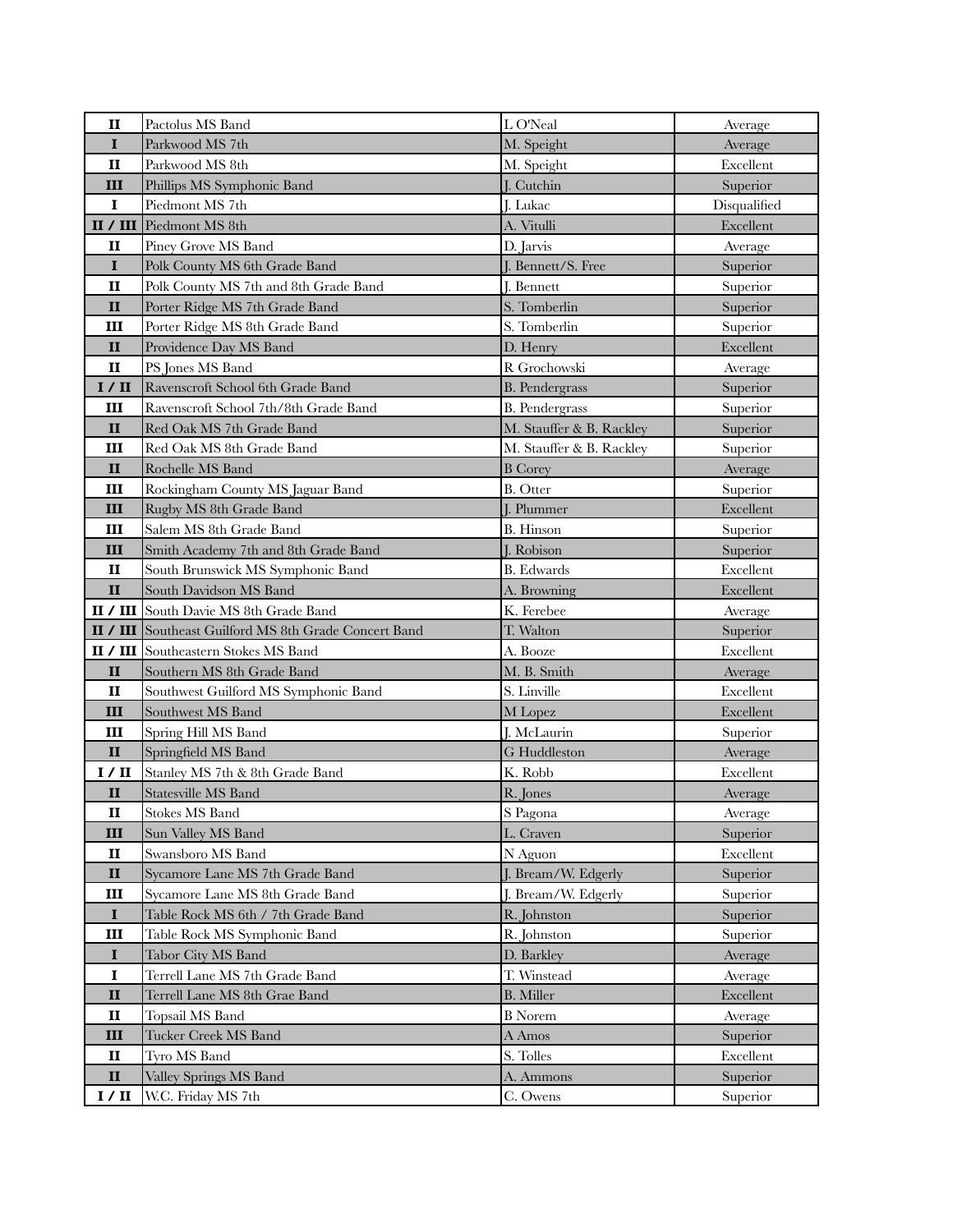| $\mathbf{H}$ | W.C. Friday MS 8th                          | C. Owens           | Average              |
|--------------|---------------------------------------------|--------------------|----------------------|
| $\mathbf{H}$ | Waccamaw MS Advanced Band                   | C. Morris          | Average              |
| Ш            | Wendell MS Concert Band                     | R. Todd            | Superior             |
| $\mathbf{H}$ | West Alexander MS Concert Band              | A. Hawkins         | Superior             |
| Ш            | West Craven MS Band                         | C Lipsky & M Lorek | Superior             |
| Ш            | West Lincoln MS 7th & 8th Grade Band        | D. Parsons         | Superior             |
| Ш            | West Pine MS Concert Band                   | N. McCrimmon       | Superior             |
| $\mathbf{H}$ | West Rowan MS 7th & 8th Grade Band          | V. Williams        | <b>Below Average</b> |
| и            | Western Alamance MS 7th Grade Band          | P. Bennington      | Excellent            |
| Ш            | Western Alamance MS 8th Grade Band          | P. Bennington      | Superior             |
| $\mathbf{H}$ | William Lenoir MS 7th Grade Band            | T. Reid            | Superior             |
| III          | William Lenoir MS 8th Grade Band            | T. Reid            | Superior             |
|              | <b>II</b> / <b>III</b> York Chester MS Band | II. Wilson         | <b>Below Average</b> |
| $\mathbf{H}$ | Zebulon GT Magnet Concert Band              | R. Robinson        | Average              |

## **SORTED BY GRADE LEVEL**

| <b>Level</b> | Band                                 | <b>Director</b>    | Rating               |
|--------------|--------------------------------------|--------------------|----------------------|
| I            | Anne Chestnut MS Concert Band        | I. Gilreath        | Average              |
| $\mathbf I$  | Apple Valley MS 6th Grade Band       | G. Ledford         | Comments Only        |
| $\mathbf I$  | Apple Valley MS 7th Grade Band       | G. Ledford         | Excellent            |
| $\mathbf I$  | Avery MS Band                        | D. Raby            | Superior             |
| $\mathbf I$  | Cane Creek MS Beginning Band         | <b>B.</b> Graeber  | Excellent            |
| $\mathbf{I}$ | Cannon MS 6th Grade Band             | D. Taylor          | Superior             |
| $\mathbf{I}$ | Chaloner MS 7th Grade Band           | <b>B</b> Campbell  | Average              |
| $\mathbf{I}$ | Charlotte Latin 6th Grade Band       | <b>B.</b> Johnston | Comments Only        |
| $\mathbf I$  | Collettsville MS Band                | <b>J.</b> Beal     | Superior             |
| $\mathbf{I}$ | <b>Cranberry MS Band</b>             | P. Templeton       | Excellent            |
| $\mathbf{I}$ | Gamewell MS 7th Grade Band           | A. Inabinet        | Excellent            |
| $\mathbf{I}$ | John Chavis MS 7th                   | V. Whitfield       | Superior             |
| $\mathbf I$  | Kernodle MS 6th Grade Band           | K. Tysor           | Excellent            |
| $\mathbf{I}$ | Knox MS 7th Grade                    | S. Kyzer           | <b>Below Average</b> |
| $\mathbf I$  | L. Gilbert Carroll MS 6th Grade Band | P. Cheng           | Excellent            |
| $\mathbf{I}$ | Mint Hill MS 7th                     | A. Medlin          | Superior             |
| $\mathbf I$  | North Lincoln MS 7th                 | J. Lowe            | Average              |
| $\mathbf{I}$ | Parkwood MS 7th                      | M. Speight         | Average              |
| $\mathbf I$  | Piedmont MS 7th                      | J. Lukac           | Disqualified         |
| $\mathbf{I}$ | Polk County MS 6th Grade Band        | I. Bennett/S. Free | Superior             |
| $\mathbf I$  | Table Rock MS 6th / 7th Grade Band   | R. Johnston        | Superior             |
| $\mathbf{I}$ | Tabor City MS Band                   | D. Barkley         | Average              |
| $\mathbf I$  | Terrell Lane MS 7th Grade Band       | T. Winstead        | Average              |
| I / II       | Monroe MS Band                       | C. Retzlaff        | Superior             |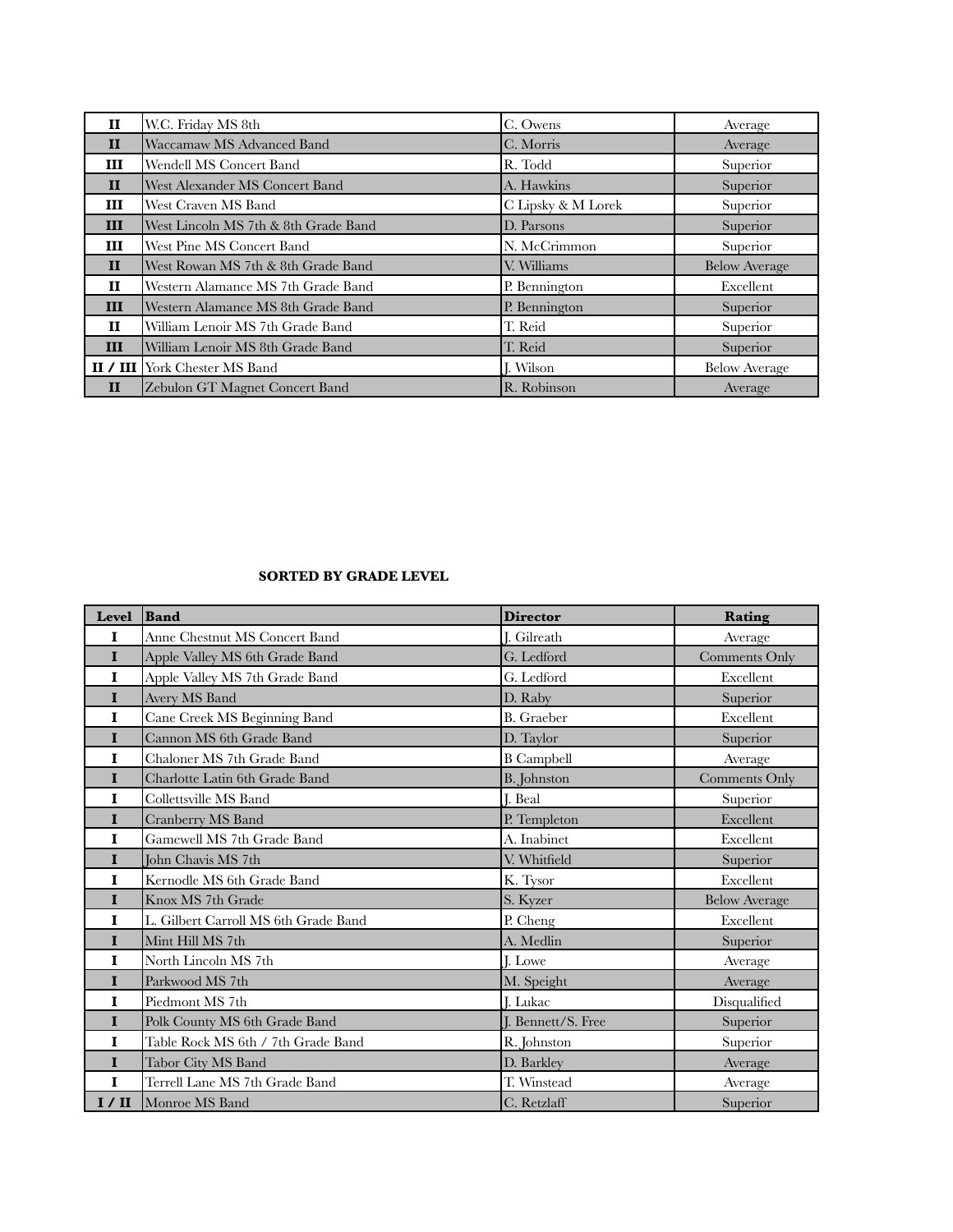| 1/II                         | Northwest Guilford MS Symphonic Band       | D. Walter             | Excellent            |
|------------------------------|--------------------------------------------|-----------------------|----------------------|
| I / II                       | Ravenscroft School 6th Grade Band          | <b>B.</b> Pendergrass | Superior             |
| I / II                       | Stanley MS 7th & 8th Grade Band            | K. Robb               | Excellent            |
| I / II                       | W.C. Friday MS 7th                         | C. Owens              | Superior             |
| П                            | A.L. Stanback MS 7th Grade Band            | M. Capps              | Superior             |
| $\mathbf{I}$                 | AG Cox MS Band                             | <b>B</b> Barker       | Superior             |
| $\mathbf{I}$                 | Apple Valley MS 8th Grade Band             | G. Ledford            | Superior             |
| $\mathbf{I}$                 | Asheville MS 7th Grade Band                | A. Shaffer            | Superior             |
| $\mathbf{I}$                 | Bailey MS 7th & 8th Grade                  | R. Peterson           | Excellent            |
| $\mathbf{I}$                 | <b>Beaufort MS Band</b>                    | <b>J</b> McCreary     | Excellent            |
| $\mathbf{I}$                 | Braxton Craven MS 6th Grade Beginning Band | C. Ferguson           | Superior             |
| $\mathbf{I}$                 | <b>Brewster MS Band</b>                    | <b>B</b> Goehring     | Excellent            |
| $\mathbf{I}$                 | <b>Broad Creek MS Band</b>                 | <b>B</b> Durica       | Excellent            |
| $\mathbf{I}$                 | Bunn MS 8th Grade Band                     | <b>I.</b> Potter      | Excellent            |
| $\mathbf{I}$                 | C.C. Erwin MS Band                         | S. Ferguson           | Excellent            |
| $\mathbf{I}$                 | C.C. Griffin MS 8th Grade Band             | E. Powell             | Superior             |
| $\mathbf{I}$                 | C.W. Stanford MS 7th Grade Band            | M. May                | Superior             |
| $\mathbf{I}$                 | Cane Creek MS 7th Grade Advanced Band      | <b>B.</b> Graeber     | Superior             |
| $\mathbf{I}$                 | Cannon MS 7th and 8th Grade Band           | <b>B.</b> Davis       | <b>Below Average</b> |
| $\mathbf{I}$                 | Carnage GT Magnet Intermediate Band        | E. Taylor             | Average              |
| $\mathbf{I}$                 | Carver MS Band                             | J. Fore               | Superior             |
| $\mathbf{I}$                 | <b>CB</b> Martin MS Band                   | <b>I</b> Miller       | Average              |
| $\mathbf{I}$                 | Central Wilkes MS 8th Grade Band           | A. Craft              | Superior             |
| $\mathbf{I}$                 | Chaloner MS Band                           | <b>B</b> Campbell     | <b>Below Average</b> |
| $\mathbf{I}$                 | Clemmons MS 8th Grade Band                 | A. Joiner             | Superior             |
| $\mathbf{I}$                 | <b>Coats Erwin MS Concert Band</b>         | M. Krier              | <b>Below Average</b> |
| $\mathbf{I}$                 | Concord MS 8th Grade Band                  | T. Hedrick            | Superior             |
| $\mathbf{I}$                 | Corriher-Lipe MS Band                      | G. Hall               | Average              |
| $\mathbf{I}$                 | <b>Cramerton MS Band</b>                   | L. Ratchford          | Superior             |
| $\mathbf{I}$                 | Culbreth MS 7th Grade Band                 | S. Berryhill          | Excellent            |
| $\mathbf{I}$                 | Cuthbertson MS                             | K. Ebert              | Superior             |
| $\mathbf{I}$                 | Dixon MS Band                              | G Alsup               | Excellent            |
| $\mathbf{I}$                 | East Alexander MS Band                     | A. Alexander          | Excellent            |
| $\mathbf{I}$                 | East Burke MS 8th Grade Band               | G. Scott              | Excellent            |
| $\mathbf{I}$                 | East McDowell Junior HS Band               | J. Miller             | Superior             |
| $\mathbf{H}$                 | East Union MS Band                         | D. Wallace            | Superior             |
| $\mathbf{I}$                 |                                            |                       |                      |
|                              | Edwards MS Band                            | M Jesse               | Excellent            |
| $\mathbf{I}$                 | Farmville MS Band                          | L Ours                | Average              |
| $\mathbf{I}$                 | <b>First Flight MS Band</b>                | S Ballard             | Average              |
| $\mathbf{I}$                 | Flat Rock MS 8th Grade Band                | <b>B.</b> Poole       | Excellent            |
| $\mathbf{I}$                 | Gamewell MS 8th Grade Band                 | A. Inabinet           | Excellent            |
| $\mathbf{I}$                 | Grandview MS 7th and 8th Grade             | R. Holmes             | Superior             |
| $\mathbf{I}$                 | Gravelly Hill 7th/8th Grade Band           | A. Golden             | Superior             |
| $\mathbf{I}$                 | Greensboro Academy 7th Grade Band          | <b>B.</b> Hurley      | Excellent            |
| $\mathbf{I}$                 | Greensboro Academy 8th Grade Band          | <b>B.</b> Hurley      | Excellent            |
| $\mathbf{I}$                 | Grier MS Band                              | <b>B.</b> Robinette   | Average              |
| $\mathbf{I}$                 | Grover C Fields MS Band                    | <b>[Campbell</b>      | Superior             |
| $\mathbf{I}$<br>$\mathbf{I}$ | Havelock MS Band<br>Hayesville MS Band     | J Boyce<br>J. Gibson  | Excellent<br>Average |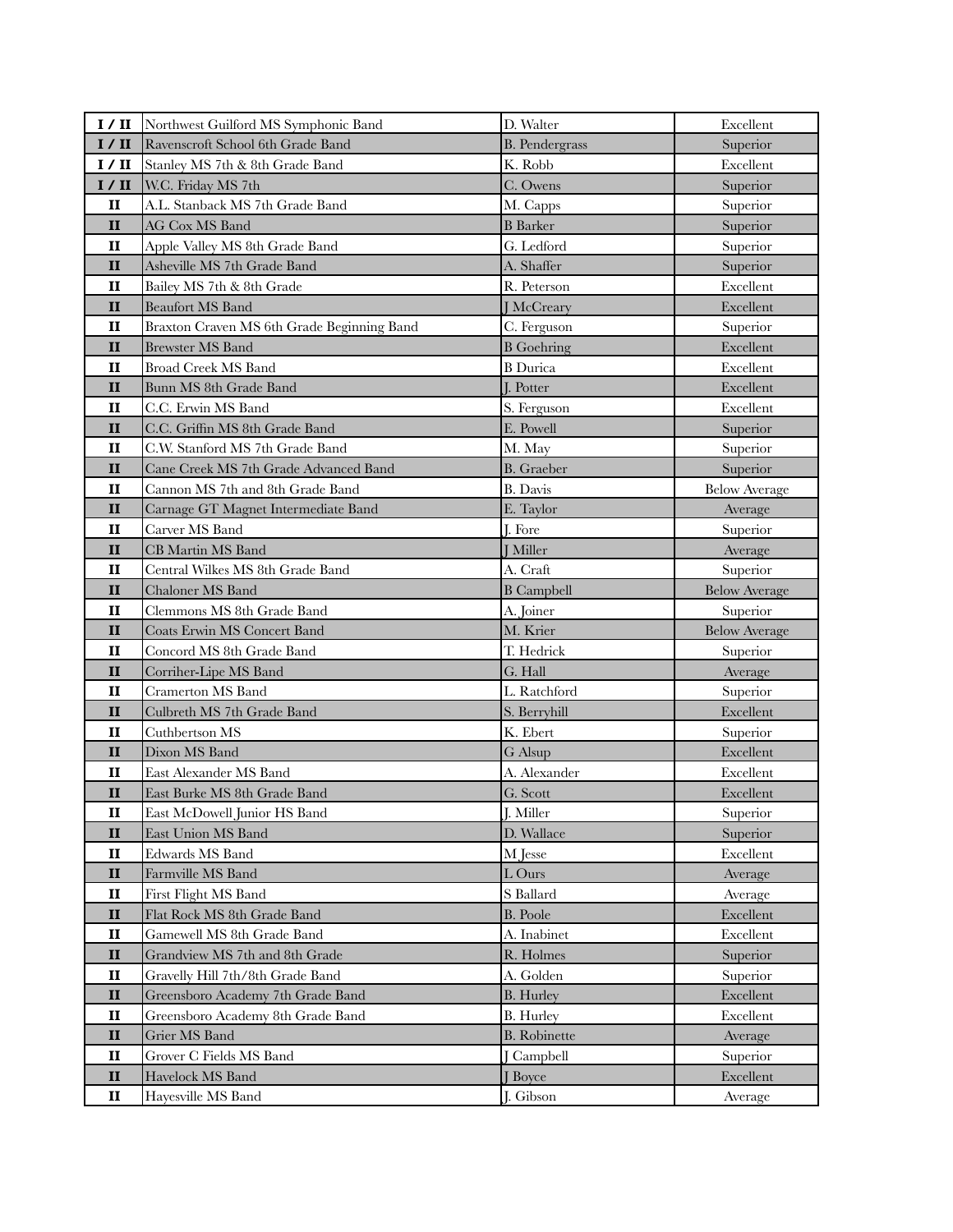| $\mathbf{I}$                 | Hendersonville MS Band                        | <b>B.</b> Gudger         | Excellent            |
|------------------------------|-----------------------------------------------|--------------------------|----------------------|
| $\mathbf{I}$                 | Heritage MS Concert Band                      | K. Bailey                | Excellent            |
| $\mathbf{I}$                 | Hertford Co. MS Band                          | <b>J</b> Reid            | Average              |
| $\mathbf{I}$                 | HJ Macdonald MS Band                          | A Landis                 | Average              |
| $\mathbf{I}$                 | Holbrook MS 8th Grade                         | J. Myers                 | Superior             |
| $\mathbf H$                  | Hope MS Band                                  | <b>B</b> Castro          | Excellent            |
| $\mathbf{I}$                 | Horton MS Concert Band                        | C. Spillman              | Excellent            |
| $\mathbf{I}$                 | Hudson MS 7th Grade Band                      | L. Spicer                | Superior             |
| $\mathbf{I}$                 | <b>J.N. Fries MS Band</b>                     | J. Partridge             | Superior             |
| $\mathbf{I}$                 | Jacksonville Commons MS Band                  | M Staley                 | Average              |
| $\mathbf{I}$                 | Jacobs Fork MS Band                           | E. McRary                | Excellent            |
| $\mathbf{I}$                 | Jamestown MS 8th Grade Band                   | A. Pacer                 | Excellent            |
| $\mathbf{I}$                 | John Chavis MS 8th                            | V. Whitfield             | Excellent            |
| $\mathbf{I}$                 | Knox MS 8th Grade                             | S. Kyzer                 | Poor                 |
| $\mathbf{I}$                 | Lexington MS Band                             | G. Downing               | <b>Below Average</b> |
| $\mathbf{I}$                 | Ligon GT Magnet Symphonic Band                | H. Bishop                | Superior             |
| $\mathbf{I}$                 | Lincolnton MS 8th Grade Band                  | A. Hoyle                 | Superior             |
| п                            | Lumberton Junior High School                  | K. Kinney                | Excellent            |
| $\mathbf{I}$                 | MacWilliams MS Concert Band                   | F. Warren-MacNaught      | Superior             |
| $\mathbf{I}$                 | Mendenhall MS 8th Grade Band                  | <b>B.</b> Davis          | Excellent            |
| $\mathbf{I}$                 | Mint Hill MS 8th                              | A. Medlin                | Superior             |
| $\mathbf{I}$                 | Morehead City MS 7th Grade Band               | D Fye                    | Excellent            |
| $\mathbf{I}$                 | Morehead City MS 8th Grade Band               | D Fye                    | Excellent            |
| п                            | Nash Central MS Band                          | P Nieves                 | Average              |
| $\mathbf{I}$                 | Noble MS Band                                 | P Knauf                  | Average              |
| $\mathbf{I}$                 | North Davie MS Band                           | <b>J.</b> Carter         | Average              |
| $\mathbf{I}$                 | North Garner MS Concert Band                  | T. Kohring               | Superior             |
| $\mathbf{I}$                 | North Iredell MS Band                         | A. Payne                 | Average              |
| $\mathbf{I}$                 | North Lincoln MS 8th                          | J. Lowe                  | Superior             |
| $\mathbf{I}$                 | Northeast Guilford MS 8th Grade Band          | C. Henry                 | Excellent            |
| $\mathbf{I}$                 | Northwest Cabarrus MS 8th                     | L. Smith                 | Superior             |
| $\mathbf{I}$                 | Northwest School of the Arts MS Band          | M. Sanders               | Average              |
| $\mathbf{I}$                 | Northwood Temple Academy 4-7 Band             | J. Wright                | Superior             |
| $\mathbf{I}$                 | Owen MS Band                                  | T. Hamrick/R. Dudley     | Excellent            |
| $\mathbf{I}$                 | Pactolus MS Band                              | L O'Neal                 | Average              |
| п                            | Parkwood MS 8th                               | M. Speight               | Excellent            |
| $\mathbf{I}$                 | Piney Grove MS Band                           | D. Jarvis                | Average              |
| $\mathbf{I}$                 | Polk County MS 7th and 8th Grade Band         | J. Bennett               | Superior             |
| $\mathbf{I}$                 | Porter Ridge MS 7th Grade Band                | S. Tomberlin             | Superior             |
| $\mathbf{I}$                 | Providence Day MS Band                        | D. Henry<br>R Grochowski | Excellent            |
| $\mathbf{I}$<br>$\mathbf{I}$ | PS Jones MS Band                              | M Stauffer & B Rackley   | Average              |
| $\mathbf{I}$                 | Red Oak MS 7th Grade Band<br>Rochelle MS Band | <b>B</b> Corey           | Superior             |
| $\mathbf{I}$                 | South Brunswick MS Symphonic Band             | <b>B.</b> Edwards        | Average<br>Excellent |
| $\mathbf{I}$                 | South Davidson MS Band                        | A. Browning              | Excellent            |
| $\mathbf{I}$                 | Southern MS 8th Grade Band                    | M. B. Smith              |                      |
| $\mathbf{I}$                 | Southwest Guilford MS Symphonic Band          | S. Linville              | Average<br>Excellent |
| $\mathbf{I}$                 | Springfield MS Band                           | G Huddleston             |                      |
| $\mathbf{I}$                 | Statesville MS Band                           | R. Jones                 | Average<br>Average   |
|                              |                                               |                          |                      |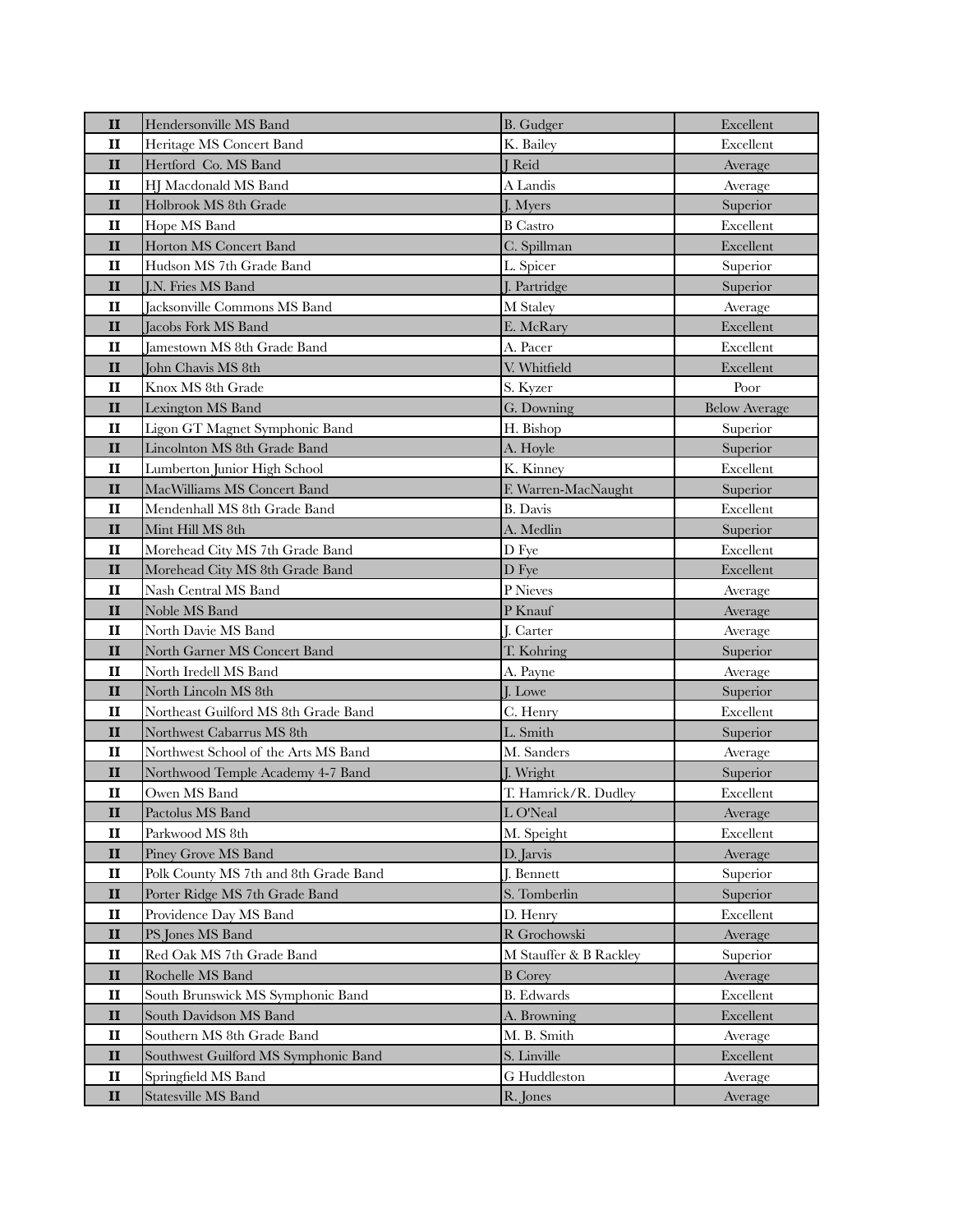| $\mathbf{I}$ | <b>Stokes MS Band</b>                                         | S Pagona                      | Average              |
|--------------|---------------------------------------------------------------|-------------------------------|----------------------|
| $\mathbf{I}$ | Swansboro MS Band                                             | N Aguon                       | Excellent            |
| $\mathbf{I}$ | Sycamore Lane MS 7th Grade Band                               | J. Bream/W. Edgerly           | Superior             |
| $\mathbf{I}$ | Terrell Lane MS 8th Grae Band                                 | <b>B.</b> Miller              | Excellent            |
| $\mathbf{I}$ | Topsail MS Band                                               | <b>B</b> Norem                | Average              |
| $\mathbf{I}$ | Tyro MS Band                                                  | S. Tolles                     | Excellent            |
| $\mathbf{I}$ | Valley Springs MS Band                                        | A. Ammons                     | Superior             |
| $\mathbf{I}$ | W.C. Friday MS 8th                                            | C. Owens                      | Average              |
| $\mathbf{I}$ | Waccamaw MS Advanced Band                                     | C. Morris                     | Average              |
| $\mathbf{I}$ | West Alexander MS Concert Band                                | A. Hawkins                    | Superior             |
| $\mathbf{I}$ | West Rowan MS 7th & 8th Grade Band                            | V. Williams                   | <b>Below Average</b> |
| $\mathbf{I}$ | Western Alamance MS 7th Grade Band                            | P. Bennington                 | Excellent            |
| $\mathbf{I}$ | William Lenoir MS 7th Grade Band                              | T. Reid                       | Superior             |
| $\mathbf{I}$ | Zebulon GT Magnet Concert Band                                | R. Robinson                   | Average              |
|              | <b>II / III</b> Archdale-Trinity MS 7th/8th Grade Honors Band | K. Summers                    | Superior             |
|              | <b>II</b> / <b>III</b> East Lincoln MS 8th                    | <b>B.</b> Meeks               | Average              |
|              | <b>II / III</b> Harris Road MS 8th Grade Band                 | S. Mills                      | Superior             |
|              | <b>II / III</b> Hudson MS 8th Grade Band                      | L. Spicer                     | Excellent            |
|              | <b>II / III</b> Mount Holly MS Band                           | E. Myers                      | Superior             |
|              | <b>II / III</b> Northwest Guilford MS Wind Ensemble           | D. Walter                     | Excellent            |
|              | II / III Piedmont MS 8th                                      | A. Vitulli                    | Excellent            |
|              | II / III South Davie MS 8th Grade Band                        | K. Ferebee                    | Average              |
|              | <b>II / III</b> Southeast Guilford MS 8th Grade Concert Band  | T. Walton                     | Superior             |
|              | <b>II / III</b> Southeastern Stokes MS Band                   | A. Booze                      | Excellent            |
|              | <b>II / III</b> York Chester MS Band                          | J. Wilson                     | <b>Below Average</b> |
|              |                                                               |                               |                      |
| Ш            | A.L. Stanback MS 8th Grade Band                               | M. Capps                      | Superior             |
| Ш            | Asheboro MS Concert Band                                      | S. Benhart/S. Butler          | Excellent            |
| III          | Asheville MS 8th Grade Band                                   | C. Weeks                      | Superior             |
| Ш            | <b>Belmont MS Band</b>                                        | C. Lineberger                 | Superior             |
| III          | <b>Brevard MS Band</b>                                        | D. Mulligan                   | Superior             |
| Ш            | Brogden MS Festival Ensemble                                  | M. Purcell                    | Average              |
| III          | Cane Creek MS Honors Symphonic Band                           | C. Dodson                     | Excellent            |
| Ш            | Central Davidson MS 8th Grade Honors Band                     | R. Workman                    | Superior             |
| Ш            | Charlotte Latin 7th & 8th Grade Band                          | <b>B.</b> Johnston            | Average              |
| Ш            | Chestnut Grove MS Band                                        | <b>B.</b> Rhodes              | Excellent            |
| Ш            | CM Eppes MS Band                                              | K Barclift                    | Superior             |
| Ш            | Durant Road MS Concert Band                                   | S. Kuni/T. Powell             | Superior             |
| III          | East Iredell MS Honors Band                                   | <b>B.</b> Harris              | Superior             |
| Ш            | <b>EB Aycock MS Band</b>                                      | <b>Barclift</b>               | Superior             |
| III          | Ellis MS Band                                                 | J. Whitaker                   | Excellent            |
| Ш            | Granite Falls MS 8th Grade Band                               | S. Bean                       | Excellent            |
| III          | H. M. Arndt MS Band                                           | K. Howard                     | Superior             |
| Ш            | Jefferson MS Band                                             | K. Fox                        | Superior             |
| III          | Lake Norman Charter MS Band                                   | W. Fullagar                   | Excellent            |
| Ш            | Ledford MS 8th Grade Band                                     | M. Harrison                   | Superior             |
| III          | Leesville Road MS Symphonic Band                              | K. Cowart                     | Excellent            |
| Ш            | Martin GT Magnet Concert Band                                 | L. Wilson                     | Superior             |
| III<br>III   | McDougle MS Concert Band<br>Newport MS 7th Grade Band         | <b>B.</b> Landess<br>D Stroud | Superior<br>Superior |